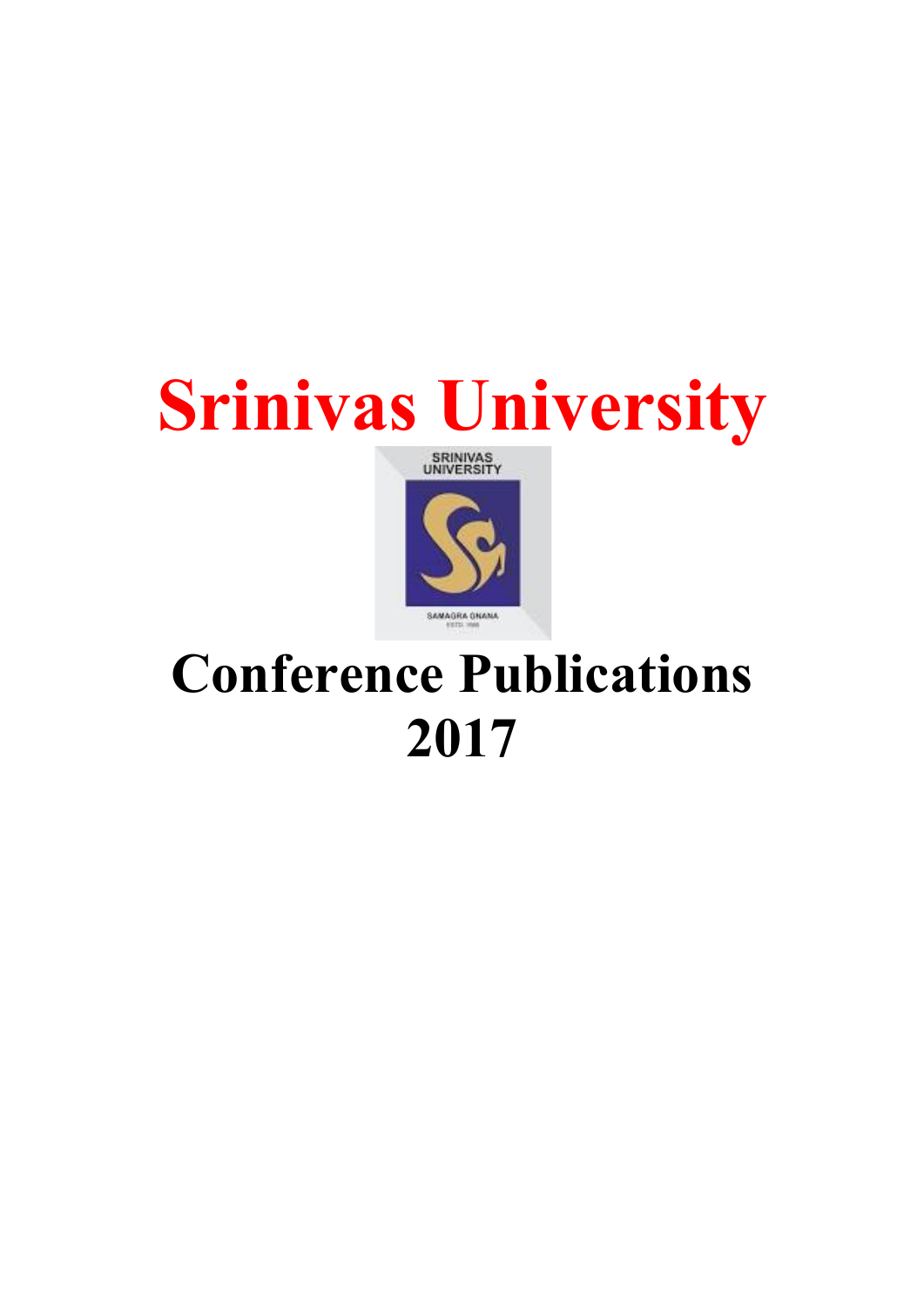1. Dr. P. S. Aithal, (2017). "An Effective Method of Developing Business Case Studies based on Company Analysis", National Conference on Reinventing Opportunities in Management, IT, and Social Sciences, ISBN No: 978-93-5265-653-0 pp no. 1-24.

2. V T Shailashri, Dr. Sureka Shenoy, (2017). "Innovation A Key Towards Employee Engagement", National Conference on Reinventing Opportunities in Management, IT, and Social Sciences, ISBN No: 978-93-5265-653-0, pp no. 25-30.

3. Dr. P. S. Aithal, Dr. Suresh Kumar P. M, (2017). "Lateral Thinking in Managerial Decision Making Through Six Thinking Hats Technique", National Conference on Reinventing Opportunities in Management, IT, and Social Sciences, ISBN No: 978-93-5265- 653-0 , pp no. 31-41.

4. Priti K Rao , (2017). "The Changing Paradigms in Lifestyle Marketing – A Case Study Approach With Reference To Watch Industry", National Conference on Reinventing Opportunities in Management, IT, and Social Science, ISBN No: 978-93-5265-653-0, pp no 121-129.

5. Dr. P. S. Aithal, (2017). "Comparision of Business Strategies and Innovations in Higher Education of Selected Private Universities in India" , National Conference on Reinventing Opportunities in Management, IT, and Social Science. ISBN No: 978-93-5265-653-0

6. P.M. Suresh Kumar,(2017). "Community Engagement Initiatives In Higher Education"., National Conference on Reinventing Opportunities in Management, IT, and Social Sciences, ISBN No: 978-93-5265-653-0, pp no. 148-158.

7. Varun Shenoy, Dr. P.S. Aithal (2017) "Placement Strategies of World's Top Business Schools", National Conference on Reinventing Opportunities in Management, IT, and Social Sciences, ISBN No: 978-93-5265-653-0, pp no. 241-253.

8. Pradeep M.D, Ravindra B.K , Ramjani Sab T, (2017). "A Study on The Prospects And Problems Of Unorganised Labours In India". National Conference on Reinventing Opportunities in Management, IT, and Social Sciences, pp no. 304-316.

9. Dr. P. S. Aithal , Dr. Suresh Kumar P. M, (2017). "Challenges and Opportunities for Enhancing Research & Publications in Higher Education". National Conference on Reinventing Opportunities in Management, IT, and Social Sciences, ISBN No: 978-93-5265- 653-0, pp no, 317-330.

10. Dr. Meena Monteiro, Laveena D'Mello , Dr. Govindaraju. B.M. (2017), "A Study on Quality Of Life Among Working Women With High Blood Pressure." National Conference on Reinventing Opportunities in Management, IT, and Social Sciences, ISBN No: 978-93- 5265-653-0 , pp no 342-351

11. Dr. P. S. Aithal, Dr. Suresh Kumar P. M.,(2017),"Implementation of Theory 'A' using Six Thinking Hats - an innovative way of improving organizational Performance.", National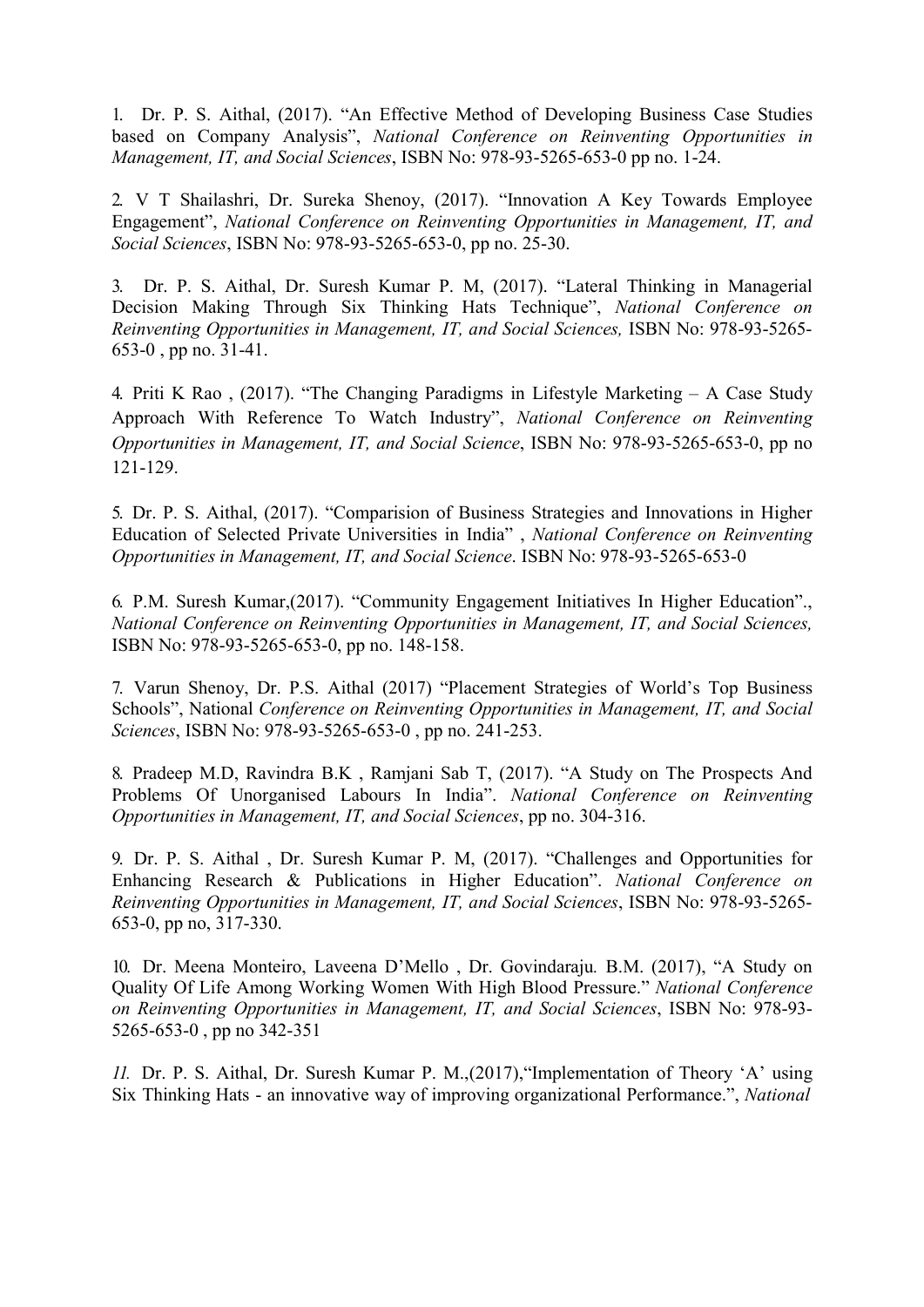Conference on Reinventing Opportunities in Management, IT, and Social Sciences, ISBN No: 978-93-5265-653-0.

12. Dr. Meena Monteiro, Laveena D'Mello , Dr. Govindaraju. B.M,(2017),"A Study on the Working Conditions of Sales Persons in A Garment Shop At Mangalore". National Conference on Reinventing Opportunities in Management, IT, and Social Sciences, ISBN No: 978-93-5265-653-0 , pp no. 352-356.

13. Dr. P. S. Aithal , Dr. P.M. Suresh Kumar, (2017),"How Public Sector Organizations can Boost Productivity using 'Theory A'", National Conference on Reinventing Opportunities in Management, IT, and Social Sciences. ISBN No: 978-93-5265-653-0

14. Laveena D'Mello, Dr. Govindaraju. B.M., Dr. Meena Monteiro, (2017), "Influence of Religion And Spirituality On Hiv Positive People". National Conference on Reinventing Opportunities in Management, IT, and Social Sciences, ISBN No: 978-93-5265-653-0, pp no.357-362.

15. Dr. P. S. Aithal , Dr. Suresh Kumar P. M, (2017), "Interconnecting Theory A and ABC Model of Organizational Research Performance." National Conference on Reinventing Opportunities in Management, IT, and Social Sciences, ISBN No: 978-93-5265-653-0, pp no. 372-389.

16. Dr. P. S. Aithal, (2017), "Comparative Study of Various Research Indices Used To Measure Quality of Research Publications". National Conference on Reinventing Opportunities in Management, IT, and Social Sciences, ISBN No: 978-93-5265-653-0, pp no. 413-428.

17. K. Krishna Prasad , Dr. P. S. Aithal, (2017) "A Study on Enhancing Mobile Banking Services using location based Authentication.", National Conference on Reinventing Opportunities in Management, IT, and Social Sciences, ISBN No: 978-93-5265-653-0, pp no.429-440.

18. Deekshitha, Udaya Kumar M. A , Pradeep M. D, "A Study on Changing Consumer Behaviour Towards Fast Moving Consumable Goods In India.", National Conference on Reinventing Opportunities in Management, IT, and Social Sciences,. ISBN No: 978-93-5265- 653-0, pp no. 441-452.

19. Anumesh Kariappa (2017), "The Implication and Impact Of Goods And Service Tax (Gst) On Indian Economy With Special Reference To Manufacturing Sector", National Conference on Reinventing Opportunities in Management, IT, and Social Sciences, ISBN No: 978-93-5265-653-0, pp no. 453-457

20. Architha Aithal, P. S. Aithal , (2017),"Task-Shifting – An optimum management strategy of Health Care organizations in developing countries.", National Conference on Reinventing Opportunities in Management, IT, and Social Sciences. ISBN No: 978-93-5265-653-0.

21. Amith Donald Menezes , Dr. Prakash Pinto, (2017)"Evolution of Payment System". National Conference on Reinventing Opportunities in Management, IT, and Social Sciences, ISBN No: 978-93-5265-653-0 , pp no.458-467.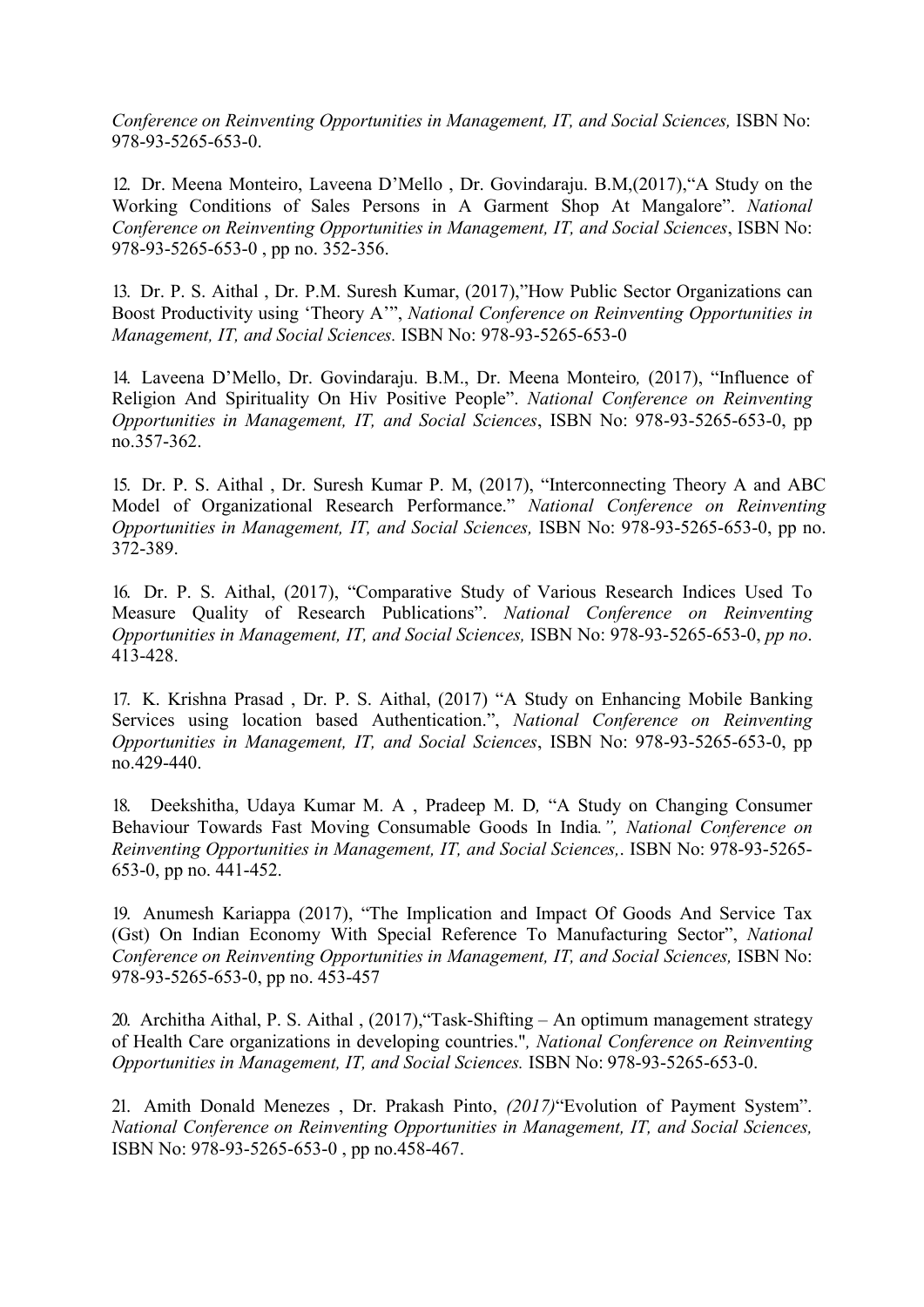22. Shubrajyotsna Aithal , Dr. P. S. Aithal (2017), "Research Opportunities and Challenges for Use of Organic Dye-doped Polymers and Nanomaterials-doped Polymers in Nonlinear Optics & Photonics.", National Conference on Reinventing Opportunities in Management, IT, and Social Sciences, ISBN No: 978-93-5265-653-0, pp no .468-481.

23. Chaitra B. S , Poornima J Gokhale, (2017), "Electronic Paper Technology." ,National Conference on Reinventing Opportunities in Management, IT, and Social Sciences, ISBN No: 978-93-5265-653-0 , pp no.482-487.

24. Dr. P. S. Aithal, (2017)"Comparative Study of Various Research Indices to measure Quality of Research Publications.", National Conference on Reinventing Opportunities in Management, IT, and Social Sciences. ISBN No: 978-93-5265-653-0.

25. Panchajanyeswari M Achar, (2017), "Creating An Advanced Web Based Environment Using Semantic Web", National Conference on Reinventing Opportunities in Management, IT, and Social Sciences, ISBN No: 978-93-5265-653-0 , pp no. 492-499.

26. Dr. P.S. Aithal, (2017), "Ultra Innovation in Designing Examination System as Student Friendly : A model of IIM, Ahmedabad", National Conference on Reinventing Opportunities in Management, IT, and Social Sciences. ISBN No: 978-93-5265-653-0

27. Vaikunth Pai T., Dr. P. S. Aithal,(2017), "A Review on Security Issues and Challenges In Cloud Computing Model Of Resource Managementx", National Conference on Reinventing Opportunities in Management, IT, and Social Sciences, ISBN No: 978-93-5265-653-0, pp no. 500-510.

28. Lathika.K (2017), "Virtual Reality History, Applications And Future.", National Conference on Reinventing Opportunities in Management, IT, and Social Sciences, ISBN No: 978-93-5265-653-0, pp no. 511-523.

29. P. Sridhar Acharya & Dr. P.S. Aithal,(2017), "Increasing the Efficiency in Renewable Energy – Challenges and Solutions for Rural India.", National Conference on Reinventing Opportunities in Management, IT, and Social Sciences. ISBN No: 978-93-5265-653-0.

30. Pavithra Kumari, (2017),"Emerging Challenges and Issues Concerning International Cyber Law". , National Conference on Reinventing Opportunities in Management, IT, and Social Sciences, ISBN No: 978-93-5265-653-0 , pp no.530-533

31. Sonia D. N, Dr. P.S. Aithal, Pradeep M.D, (2017), "Study on the Policy Framework towards Work Life Balance in India.", National Conference on Reinventing Opportunities in Management, IT, and Social Sciences,. ISBN No: 978-93-5265-653-0.

32. Shylesh S, (2017), "A Study of Software Development Life Cycle Process Models", National Conference on Reinventing Opportunities in Management, IT, and Social Sciences,. ISBN No: 978-93-5265-653-0, pp no. 534-541.

33. Dr. P. S. Aithal, (2017), "Instances of Black Ocean Strategy and Indian Epics.", National Conference on Reinventing Opportunities in Management, IT, and Social Sciences. ISBN No: 978-93-5265-653-0.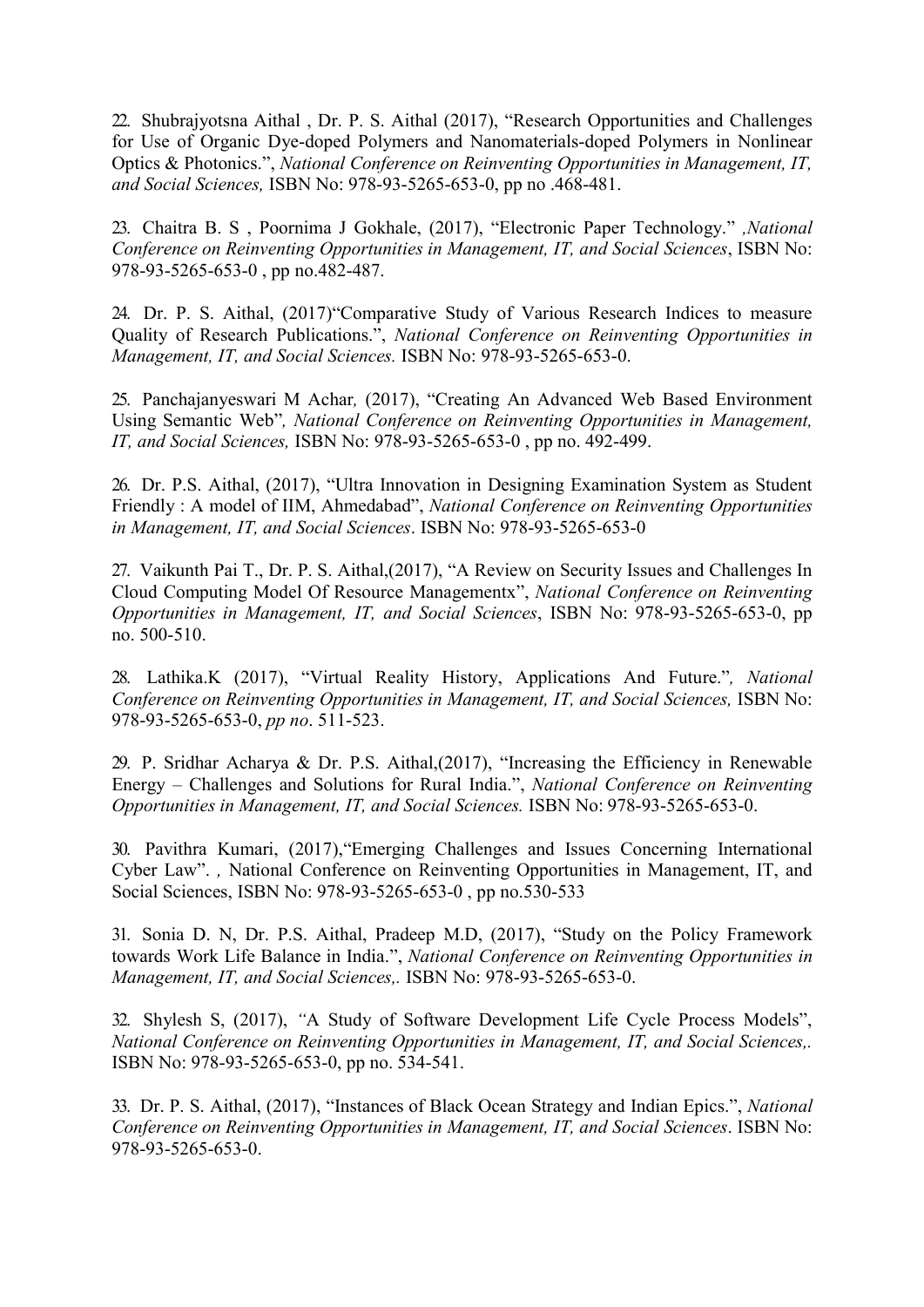34. Subrahmanya Bhat , Dr. K. R. Kamath,(2017), "Localization Approach in Directory Based Cache Coherency and its Impact on Cache Coherency Implementation- Study." National Conference on Reinventing Opportunities in Management, IT, and Social Sciences, ISBN No: 978-93-5265-653-0 , pp no.542-549.

35. Dr. P. S. Aithal, (2017), "Strategies to Improve Author Research Index and Journal Impact Factors in Scholarly Publications", National Conference on Emerging Trends in Educational Innovations. ISBN No.: 978-93-5279-403-4

36. K. P . Vinayaraj (2017), "The Importance of English as Consensual Language among Online Shopping Community", National Conference on Emerging Trends in Educational Innovations, ISBN No.: 978-93-5279-403-4, pp no. 137-142

37. Dr. P. S. Aithal, (2017) "Industry Analysis – The First Step in Scholarly Research." National Conference on Emerging Trends in Educational Innovations, ISBN No.: 978-93- 5279-403-4, pp no. 1-18.

38. K. Krishna Prasad, Dr. P. S. Aithal,(2017), "A Study on Online Education Model using Location Based Adaptive Mobile Learning", National Conference on Emerging Trends in Educational Innovations, ISBN No.: 978-93-5279-403-4, pp no. 221-232.

39. Keerthan Raj, (2017), "Higher Education – Challenges for India.", National Conference on Emerging Trends in Educational Innovations, ISBN No.: 978-93-5279-403-4, pp no. 242- 248.

40. Dr. P. S. Aithal , Dr. Suresh Kumar , (2017), "How Six Thinking Hats Method can be used as Ideal Analysis Technique for Situations." , National Conference on Emerging Trends in Educational Innovations. ISBN No.: 978-93-5279-403-4

41. Lathika K., (2017), "Virtual Reality History, Applications and Future.", National Conference on Emerging Trends in Educational Innovations, ISBN No.: 978-93-5279-403-4, pp no.86-99.

42. Dr. P. S. Aithal, (2017), "Instances of Black Ocean Strategy in Indian IT Industry.", National Conference on Emerging Trends in Educational Innovations., ISBN No.: 978-93- 5279-403-4

43. Vaikunth Pai T., Dr. P. S. Aithal, (2017), "Cloud Computing Security Issues - Challenges and Opportunities". National Conference on Emerging Trends in Educational Innovations, ISBN No.: 978-93-5279-403-4, pp no.124-136.

44. Dr. P. S. Aithal, (2017), "Industry Institution Integration – New Emerging Model of Sustainable Collaboration in Higher Education", National Conference on Emerging Trends in Educational Innovations. ISBN No.: 978-93-5279-403-4

45. Subrahmanya Bhat , Dr. K. R. Kamath , (2017),"Localization Approach in Directory Based Cache Coherency and Its Impact on Cache Coherency Implementation- Study." National Conference on Emerging Trends in Educational Innovations. ISBN No.: 978-93- 5279-403-4, pp no. 143-150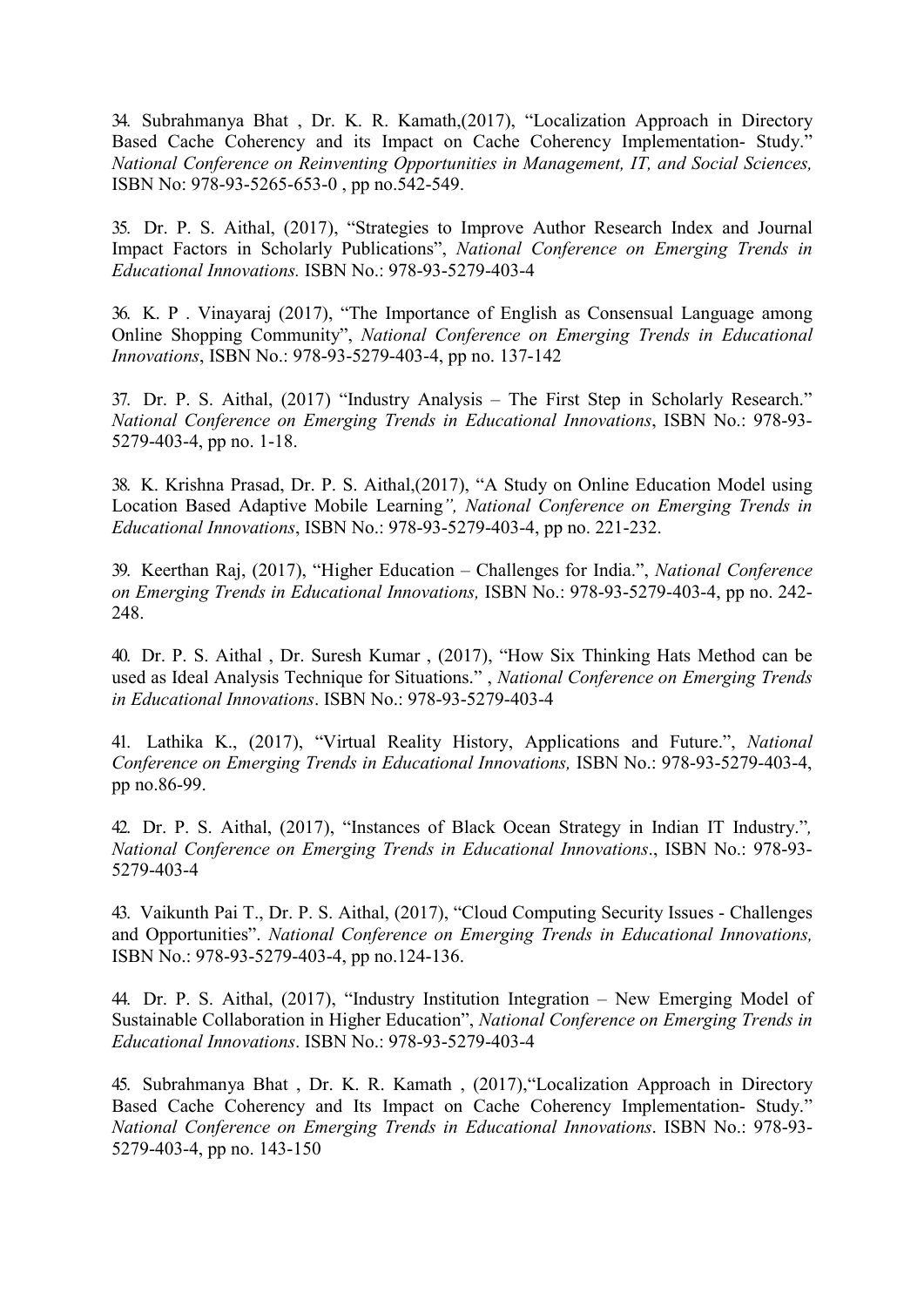46. Dr. P. S. Aithal ,(2017), "Review on Aithal Theory on Accountability for Optimizing Organizational Productivity." National Conference on Emerging Trends in Educational Innovations. ISBN No.: 978-93-5279-403-4

47. Shylesh S, (2017), "A Study of Software Development Life Cycle Process Models." National Conference on Emerging Trends in Educational Innovations, ISBN No.: 978-93- 5279-403-4, pp no.19-27.

48. Dr. P. S. Aithal (2017), "Death of Business Models through Innovations in Technology – A case of International Publishers.", National Conference on Emerging Trends in Educational Innovations. ISBN No.: 978-93-5279-403-4

49. Panchajanyeswari M Achar,(2017), "Creating an Advanced Web Based Environment Using Semantic Web". National Conference on Emerging Trends in Educational Innovations, ISBN No.: 978-93-5279-403-4, pp no. 212-220.

50. Dr. P. S. Aithal, (2017), "A Comparative Study on Outcome Based Education System and Competency Based Education System", National Conference on Emerging Trends in Educational Innovations. ISBN No.: 978-93-5279-403-4

51. Pavithra Kumari (2017), "Emerging Challenges and Issues Concerning International Cyber Laws", National Conference on Emerging Trends in Educational Innovations, ISBN No.: 978-93-5279-403-4, pp no. 82-85.

52. Dr. P. S. Aithal, (2017), "A study on Faculty Student Ratio, Research Output, and Fee Structure Strategy of Top Ranked Management Institutions in India", National Conference on Emerging Trends in Educational Innovations, ISBN No.: 978-93-5279-403-4, pp no. 175-194

53. Anumesh Kariappa,(2017), "The Implication and Impact of Goods and Service Tax (Gst) on Indian Economy with Special Reference to Manufacturing Sector", National Conference on Emerging Trends in Educational Innovations, ISBN No.: 978-93-5279-403-4, pp no.331- 335.

54. Dr. P.S. Aithal & Shubhrajyotsna Aithal(2017), "Immediate & Long Term Business Opportunities for Nanotechnology Products & Services", National Conference on Emerging Trends in Educational Innovations, ISBN No.: 978-93-5279-403-4

55. Architha Aithal & Dr. P. S. Aithal(2017), "ABCD Analysis of Task Shifting - An optimum Solution to Professional Healthcare Personnel Shortage., National Conference on Emerging Trends in Educational Innovations. ISBN No.: 978-93-5279-403-4

56. Shreepathy Ranga Bhatta. B , Varun Kumar S G, (2017),"A Study of Student Perception on Printed Study Material Distribution Model, A Case Study of Students at Srinivas Institute of Management Studies With Special Reference to MBA & BBM Students". National Conference on Emerging Trends in Educational Innovations, ISBN No.: 978-93-5279-403-4, pp no 195-211.

57. Architha Aithal & Dr. P. S. Aithal,(2017), "Company Analysis – The Beginning Step for Scholarly Research.", National Conference on Emerging Trends in Educational Innovations, ISBN No.: 978-93-5279-403-4, pp no 249-275.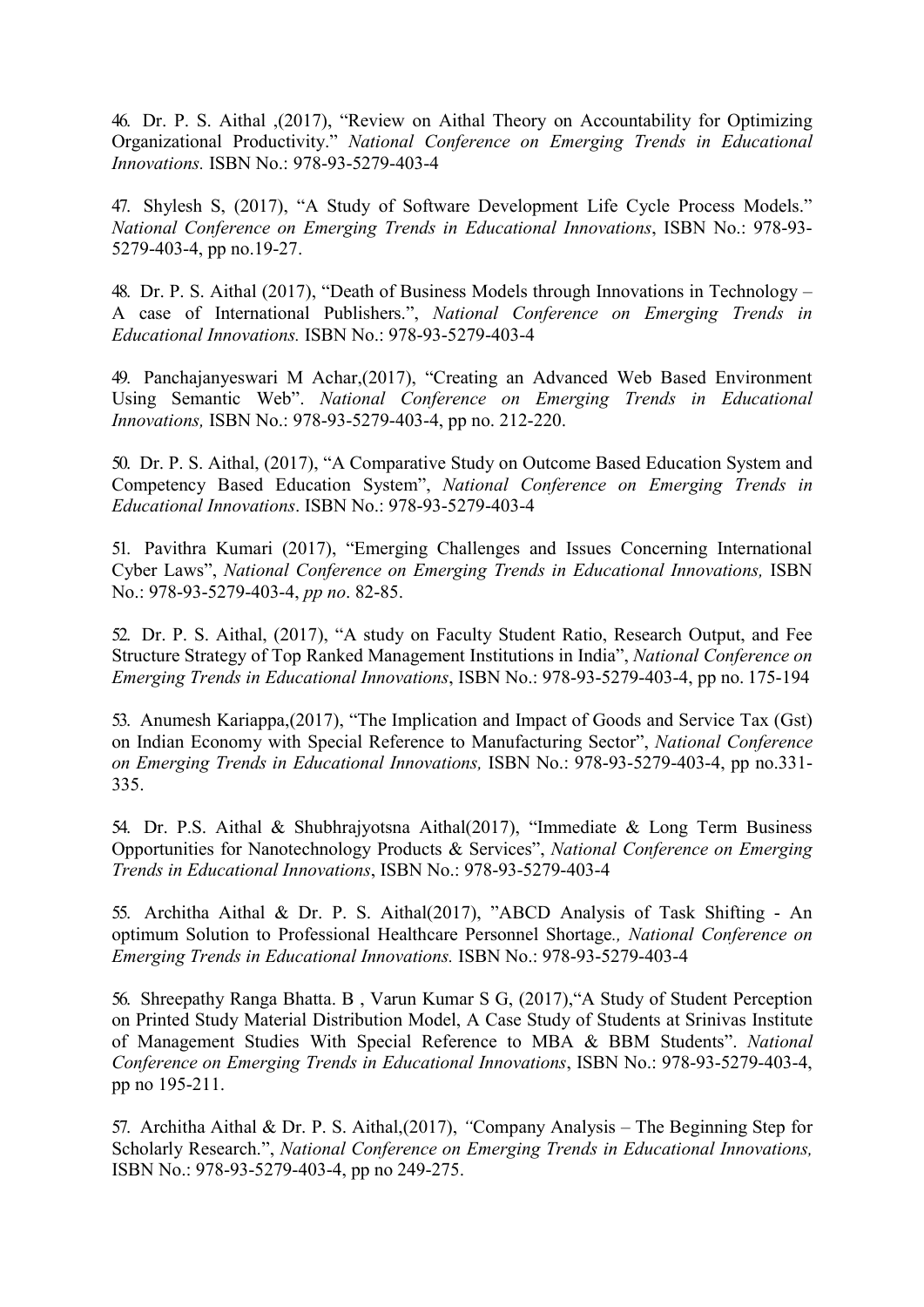58. Pradeep M. D. , Ravindra B. K (2017), "Review on the Gender Sensitive Women Education- Legal Revolution in Higher Education.", National Conference on Emerging Trends in Educational Innovations, ISBN No.: 978-93-5279-403-4, pp no. 276-293.

59. Dr. P. S. Aithal,(2017) "ABCD Analysis of Recently Announced New Research Indicies", National Conference on Emerging Trends in Educational Innovations, ISBN No.: 978-93-5279-403-4, pp no.302-319

60. Priti K Rao (2017),"A Study on Transforming Students Lives through Character Education., National Conference on Emerging Trends in Educational Innovations, ISBN No.: 978-93-5279-403-4, pp no. 40-50.

61. Varun Shenoy, Dr. P.S. Aithal,(2017), "A New Iedra Model for Student Placement Realization", National Conference on Emerging Trends in Educational, ISBN No.: 978-93- 5279-403-4, pp no. 51-61

62. Dr. P. S. Aithal, Dr. Suresh Kumar, (2017), "Adopting Six Thinking Hats Method for Problem Solving In Critical Situations", National Conference on Emerging Trends in Educational Innovations, ISBN No.: 978-93-5279-403-4, pp no 62-74

63. Laveena D'Mello, Meena Monteiro, Govindaraju B.M., (2017), "A STUDY ON CHALLENGES OF PERSONS WITH DISABILITY", National Conference on Emerging Trends in Educational Innovations, ISBN No.: 978-93-5279-403-4, pp no. 75-81

64. Pradeep M.D. Ravindra B.K.,(2017), "Learning Pedagogies to Improve Teaching, Learning and Evaluation in Higher Education", National Conference on Emerging Trends in Educational Innovations, ISBN No.: 978-93-5279-403-4, pp no 100-110

65. Vaikunth Pai T. & Dr. P. S. Aithal(2017), "A Review on Security Issues And Challenges In Cloud Computing Model Of Resource Management", National Conference on Emerging Trends in Educational Innovations, ISBN No.: 978-93-5279-403-4, pp no. 111-123.

66. Mr. Amith Donald Menezes (2017), "Modern Techniques In Teaching.", National Conference on Emerging Trends in Educational Innovations, ISBN No.: 978-93-5279-403-4, pp no.151-159

67. Anumesh Kariappa (2017),"A Transformed Model of Brand building For B-Schools: An Indian perspective.", National Conference on Emerging Trends in Educational Innovations, ISBN No.: 978-93-5279-403-4, pp no. 160-174

68. Subrahmanya Bhat, Dr. K. R Kamath (2017), "Routersim – The Ciscos Network Simulator for Hands on Learning in Network Design", National Conference on Emerging Trends in Educational Innovations, ISBN No.: 978-93-5279-403-4, pp no. 233-241.

69. P.M. Suresh Kumar (2017), "ADOPTION OF TECHNOLOGY AND Augmentation of Resources for Teaching-Learning in Higher Education.", National Conference on Emerging Trends in Educational Innovations, ISBN No.: 978-93-5279-403-4, pp no. 294-301.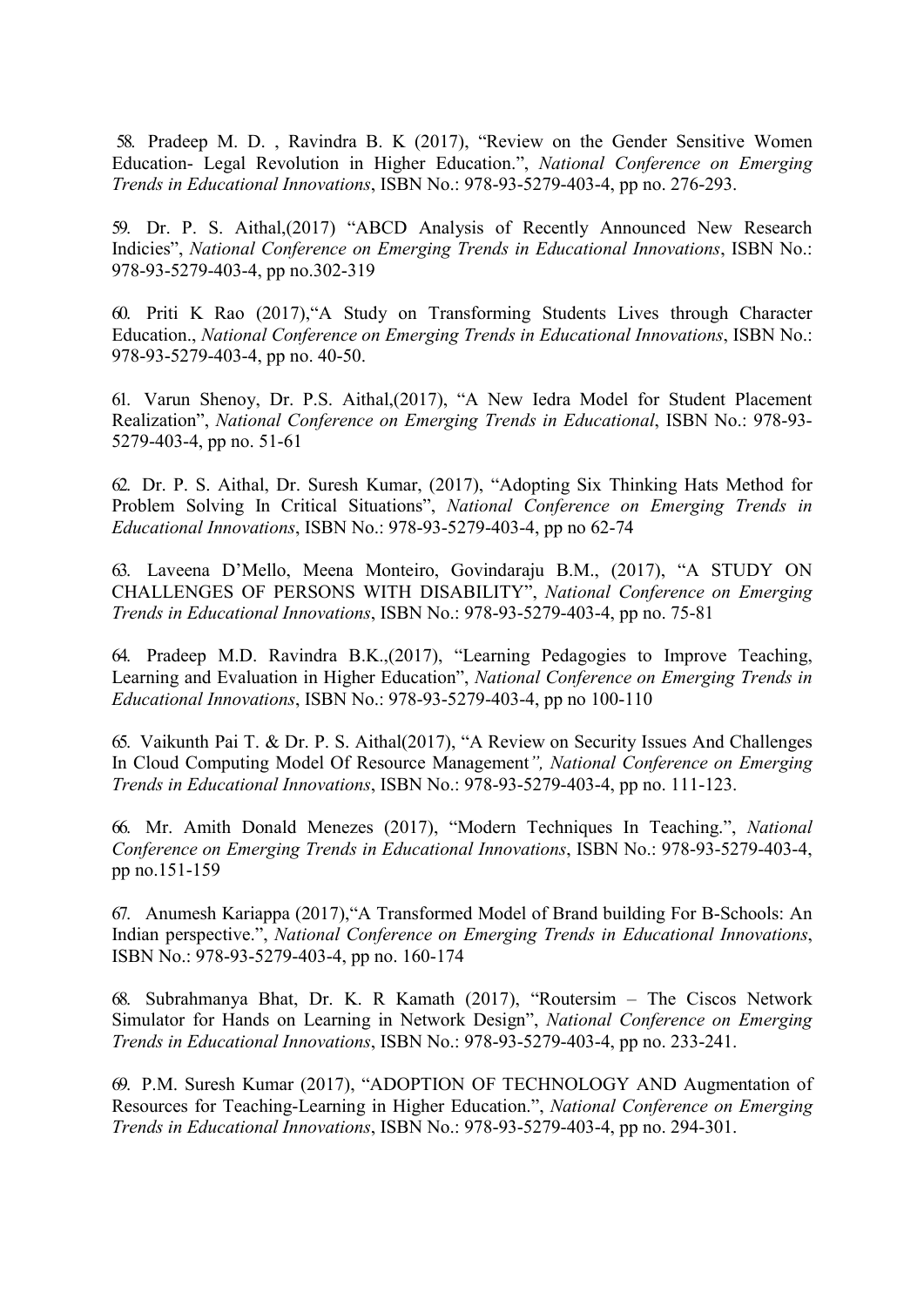70. Laveena D'Mello, Meena Monteiro, Govindaraju B.M (2017), "A Study on Situation of Women Entrepreneurs in Dakshina Kannada", National Conference on Emerging Trends in Educational Innovations, ISBN No.: 978-93-5279-403-4, pp no.320-330.

71. Poornima J Gokhale, Chaitra B. S (2017), "Search Engine Optimization.", National Conference on Emerging Trends in Educational Innovations, ISBN No.: 978-93-5279-403-4, pp no. 336-343.

72. V T Shailashri D r. Surekha Shenoy(2017), "Indian Education --------- Global Relevance., National Conference on Emerging Trends in Educational Innovations, ISBN No.: 978-93- 5279-403-4, pp no 344-352.

73. Laveena D'Mello, Meena Monteiro,(2017) "A Study on Psychosocial Development of Hiv/Aids Children", National Conference on Emerging Trends in Educational Innovations, ISBN No.: 978-93-5279-403-4, pp no. 353-359.

74. Sridhar Acharya Dr. P. S. Aithal,(2017) "Adoption of Innovative Methodology in Teaching Software Engineering., National Conference on Emerging Trends in Educational Innovations, ISBN No.: 978-93-5279-403-4, pp no. 360-368.

75. P. Sridhar Acharya, P. S. Aithal (2017), "Increasing the Efficiency in Renewable Energy challenges and Solutions for Rural India", National Conference on Reinventing Opportunities in Management, IT, and Social Sciences, , pp no 524-529

76. Dr. P. S. Aithal, A.V. Narula,(2017), "Employability Skill Traits Management Quotient - A Conceptual Model Proposal", Implications of Research in Banking, Management, IT, Education and Social Sciences, ISBN No.: 978-93-5281 474-9, pp no 18-39.

77. Varun Shenoy, Dr. P.S. Aithal,(2017), "A New Box Framework Or Model For E-Campus Interview Training", Implications of Research in Banking, Management, IT, Education and Social Sciences, ISBN No.: 978-93-5281 474-9, pp no 72-81.

78. Architha Aithal, P. S. Aithal,(2017), Task-Shifting – An Alternative Survival Strategy In Health-Care Sector. Implications of Research in Banking, Management, IT, Education and Social Sciences,. ISBN No.: 978-93-5281 474-9, pp no 87 -112

79. Keerthan Raj, (2017), Indigenous Management Practices- A Case Study On Street Vendors. Implications of Research in Banking, Management, IT, Education and Social Sciences, ISBN No.: 978-93-5281 474-9, pp no 113-123

80. P. S. Aithal, (2017), "ABCD Analysis As Research Methodology In Company Case Studies.", Implications of Research in Banking, Management, IT, Education and Social Science,. ISBN No.: 978-93-5281 474-9, pp no131- 148

<sup>81.</sup> Architha Aithal, P. S. Aithal,(2017), "ABCD Analysis of Task Shifting – An Optimum Alternative Solution To Professional Healthcare Personnel Shortage. Implications of Research in Banking, Management, IT, Education and Social Sciences, ISBN No.: 978-93- 5281 474-9, pp no 183-199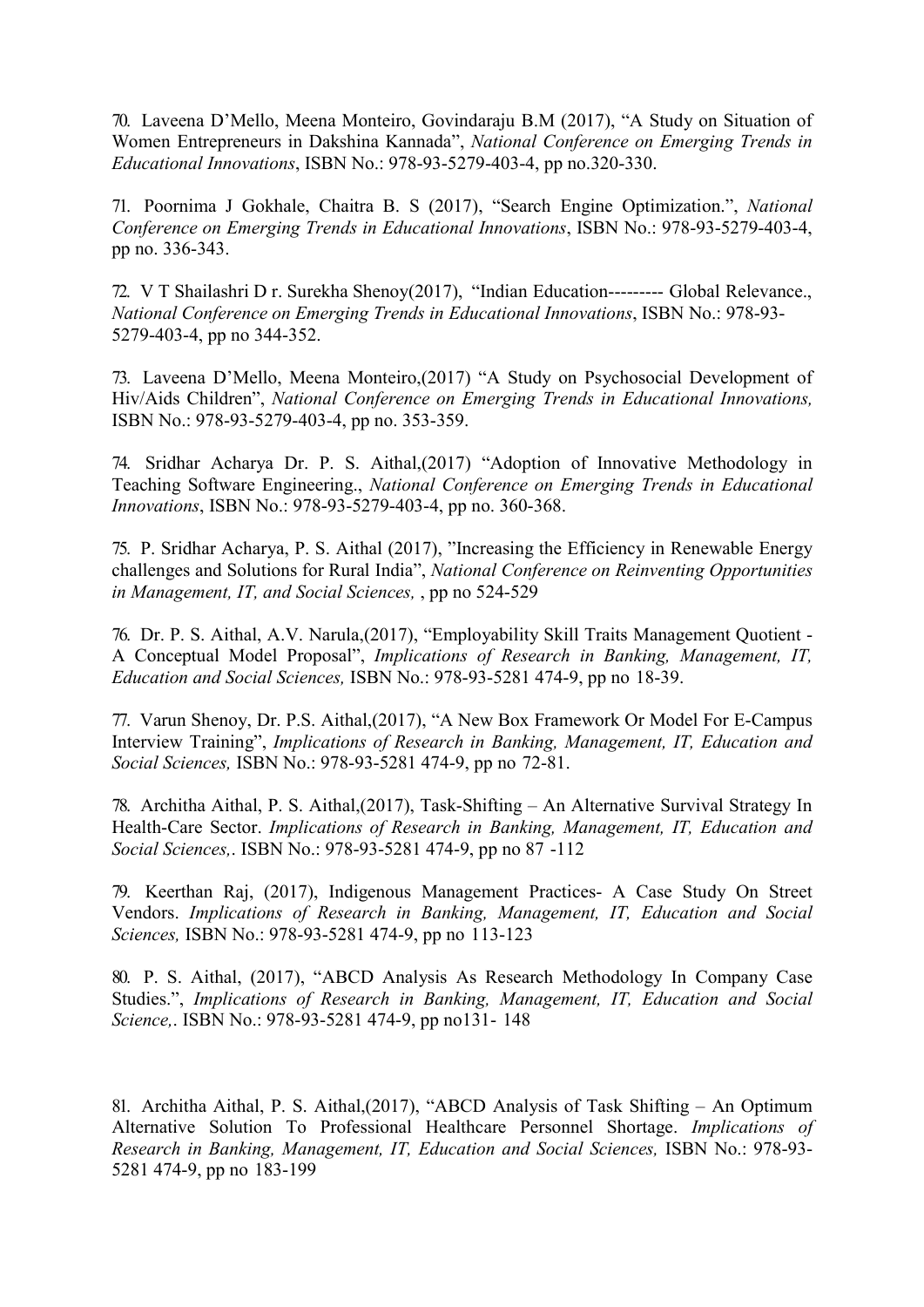82. P. M. Suresh Kumar, (2017), "Capacity Building For Quality Enhancement In Higher Education." , Implications of Research in Banking, Management, IT, Education and Social Sciences, ISBN No.: 978-93-5281-474-9, pp no 200-207

83. Laveena D'Mello Meena monteiro (2017), "The Causes And Effects Of Migration: A Case Study Of Bijapur Colony, Mulki.", Implications of Research in Banking, Management, IT, Education and Social Sciences, ISBN No.: 978-93-5281-474-9, pp no208 - 217

84. Laveena D'Mello, Dr. Meena Monteiro(2017), "A Comparative Study on the Senior Citizens Living In Institutions And Non Institutions In Mangaluru Taluk", Implications of Research in Banking, Management, IT, Education and Social Sciences, ISBN No.: 978-93- 5281-474-9, pp no218 - 227

85. Krishna Prasad K. Dr. P.S. Aithal(2017) "A Study On Existing Fingerprint Image Segmentation Algorithms.", Implications of Research in Banking, Management, IT, Education and Social Science, ISBN No.: 978-93-5281-474-9, pp no 228 -240

86. Subrahmanya Bhat, Dr. K. R Kamath, (2017), "Working With Ios - Internetworking Operating System". Implications of Research in Banking, Management, IT, Education and Social Sciences, ISBN No.: 978-93-5281-474-9, pp 241 - 250

87. Laveena D'Mello, Dr. Govindaraju. B.M.(2017), "The Situation of Women Living With Hiv/Aids In Dakshina Kannada.", Implications of Research in Banking, Management, IT, Education and Social Sciences,. ISBN No.: 978-93-5281-474-9, pp no no251 -260

88. Amith Donald Menezes (2017), "Financial Innovations in Indian Banking Industry - A Case Study Approach.", Implications of Research in Banking, Management, IT, Education and Social Sciences. ISBN No.: 978-93-5281-474-9, pp no 261 - 268

89. P. S. Aithal, Suresh Kumar P. M.(2017), "Integrating Theory A And Six Thinking Hats Technique For Improved Organizational Performance", Implications of Research in Banking, Management, IT, Education and Social Sciences,. ISBN No.: 978-93-5281-474-9, pp no 269- 285

90. V T Shailashri, Dr Surekha Shenoy, (2017), "Employee Engagement In The Insurance Sector" Implications of Research in Banking, Management, IT, Education and Social Sciences, ISBN No.: 978-93-5281-474-9, pp no 286-292

91. P. Sridhar Acharya, P S Aithal(2017), "OPPORTUNITIES AND CHALLENGES IN MAKING SOLAR ENERGY REALITY IN EVERY HOME", Implications of Research in Banking, Management, IT, Education and Social Sciences, ISBN No.: 978-93-5281-474-9, pp no. 292-297.

92. Madhushree L. M. Revathi Radhakrishnan (2017), "Impact of Information Technology On Organisational Performance With Reference To Karnataka Bank.", Implications of Research in Banking, Management, IT, Education and Social Sciences, ISBN No.: 978-93- 5281-474-9, pp no 304-310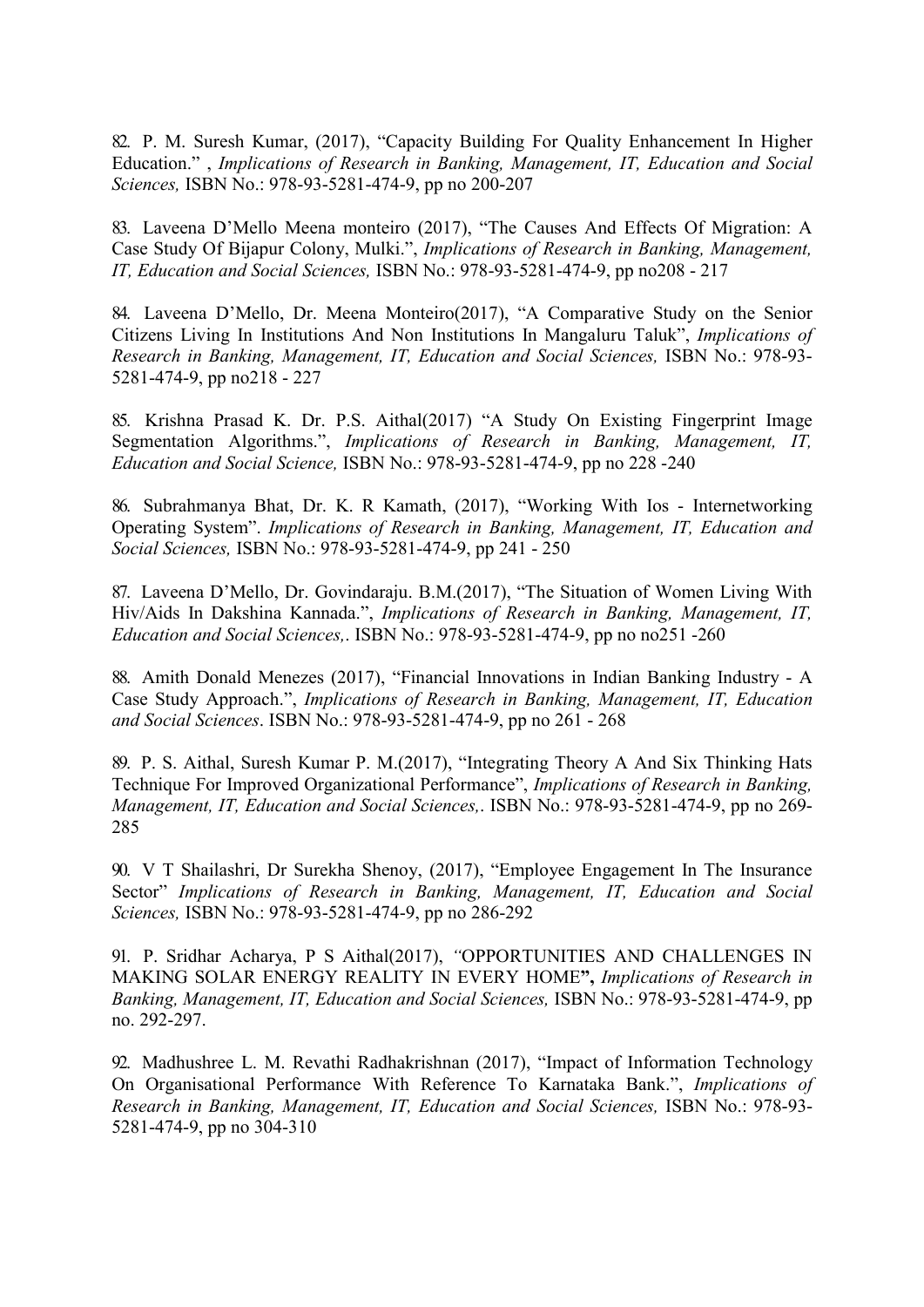93. Revathi Radhakrishnan, Madhushree L.M (2017),"Impact of GST in Bank Products and Services and its Customers with Reference to Corporation Bank in Mangalore.", Implications of Research in Banking, Management, IT, Education and Social Sciences, ISBN No.: 978-93- 5281-474-9, pp no 311-318

94. P. S. Aithal, A.V. Narula (2017), "Employability Skills Management: Developing a Conceptual Model",, Balancing Human Work Life: Challenges And Perspectives, ISBN No.: 978-93-5291-481-4, pp no. 1- 24

95. Architha Aithal P. S. Aithal (2017), "Study of Organizational Strategy through Company Analysis -ABBOTT INDIA," Balancing Human Work Life: Challenges And Perspectives, ISBN No.: 978-93-5291-481-4, pp,no 25 - 37

96. Anumesh Kariappa (2017), "Effective Talent Management Strategy with special reference to Facebook", Balancing Human Work Life: Challenges And Perspectives , ISBN No.: 978-93-5291-481-4, pp no. 38 - 51

97. Architha Aithal, P. S. Aithal, "How and Why Wharton Business School became World Topper – A Case Study on Organizational Quest for Excellence of First US Business School", Balancing Human Work Life: Challenges And Perspectives, ISBN No.: 978-93- 5291-481-4, pp no. 52 - 81

98. Krishna Prasad K., Dr. P.S. Aithal, "Fingerprint Image Sensing Technology: A Review of State of the Art Methods", Balancing Human Work Life: Challenges and Perspectives, ISBN No.: 978-93-5291-481-4, pp.no 82 - 89

99. P. S. Aithal, Madhushree, Revathi R (2017), "Comparison of Private Universities in India based on NIRF Ranking and Fee Charging Strategies,. Balancing Human Work Life:Challenges And Perspectives, ISBN No.: 978-93-5291-481-4, pp no 90 - 109

100. Ranjan A. V., Laveena D'Mello, "Study on an Introduction to Halakki Tribes at Uttara Kannada District", Balancing Human Work Life: Challenges And Perspectives, ISBN No.: 978-93-5291-481-4, pp.no 110 - 114

101. Dr. P. S. Aithal, Madhushree, Revathi R, "Comparison of Business Strategies and Innovations in Higher Education Service Model of Selected Private Universities in India", Balancing Human Work Life: Challenges And Perspectives , ISBN No.: 978-93-5291-481-4, pp no 115- 124

102. Laveena D'Mello, Meena Monteiro "Problems Faced by the Teachers of Government Schools in DakshinaKannada District", Balancing Human Work Life: Challenges And Perspectives , ISBN No.: 978-93-5291-481-4, pp no.123 - 131

103. P. S. Aithal, Priyesh Pai,(2017), "Opportunity for Realizing Ideal Computing System using Cloud Computing Model" Balancing Human Work Life: Challenges And Perspectives, ISBN No.: 978-93-5291-481-4, pp no132- 145

104. Laveena D'Mello, Meena Monteiro,(2017), "Problems of mentally ill Patients: A case study of Mangaluru Taluk", Balancing Human Work Life: Challenges And Perspectives, ISBN No.: 978-93-5291-481-4, pp no 146 -153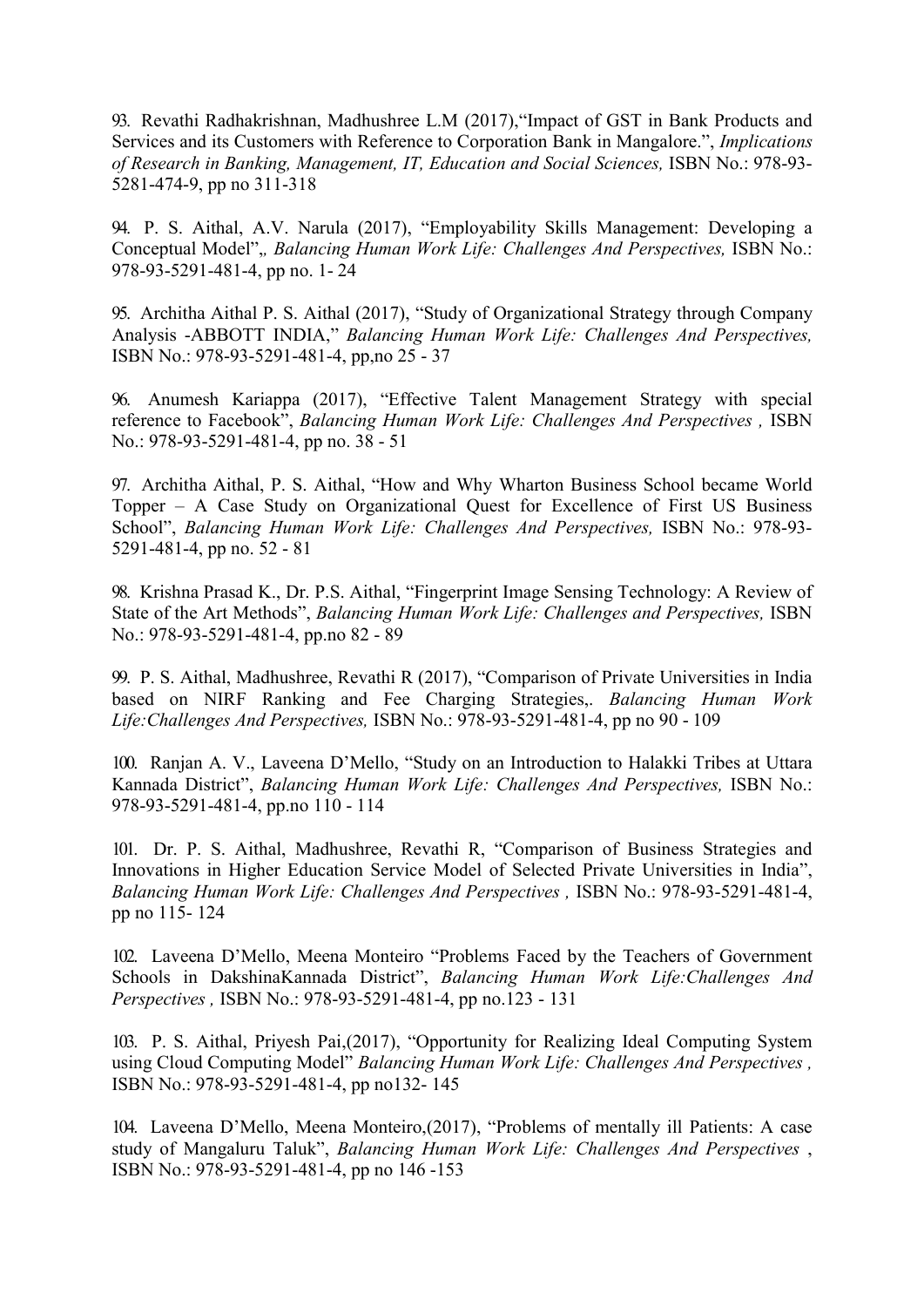105. P. S. Aithal,(2017), "Impact of Domestic, Foreign, and Global Environments on International Business Decisions of Multinational Firms : A Systematic Study", Balancing Human Work Life:Challenges And Perspectives , ISBN No.: 978-93-5291-481-4, pp no 154- 164

106. Laveena D'Mello, Meena monteiro (2017),"A Study on the Quality of work life and performance of Private Service Employees in Mangalore", Balancing Human Work Life:Challenges And Perspectives, ISBN No.: 978-93-5291-481-4, pp no. 165 -170

107. P. S. Aithal,(2017), "Various Frameworks used to analyse International Business and its Environment – A Critical Study", Balancing Human Work Life:Challenges And Perspectives, ISBN No.: 978-93-5291-481-4, pp no 171-190

108. Meena Monteiro, Laveena D'Mello (2017),"A Study on the Level of Self Esteem of Students with Low Academic Perfomance", , Balancing Human Work Life: Challenges And Perspectives , ISBN No.: 978-93-5291-481-4, pp no 191 - 197

109. Architha Aithal, P. S. Aithal, Ateendra Jha, (2017),"Analysis of the Use of Pharmacy Graduates in Task-Shifting as an Alternative Management Strategy in Healthcare Organizations", Balancing Human Work Life:Challenges And Perspectives , ISBN No.: 978- 93-5291-481-4 pp no 198 - 233

110. P.M. Suresh Kumar (2017),"Academic Audit and Quality Assurance in Higher Education", Balancing Human Work Life: Challenges And Perspectives , ISBN No.: 978-93- 5291-481-4, pp no 234 - 241

111. P. Sridhar Acharya (2017), "Balancing Human Work Life –Challenges in IT sector", Balancing Human Work Life: Challenges And Perspectives, ISBN No.: 978-93-5291-481-4, pp no. 242-245

112. P. K. Paul, P. S. Aithal, A. Bhuimali, (2017), "Information Science & Technology Related Degrees worldwide & India—An Analytical Policy Research", Balancing Human Work Life:Challenges And Perspectives , ISBN No.: 978-93-5291-481-4, pp no 246-264

113. Panchajanyeswari M. Achar (2017)" ROLE OF ON-LINE TUTORING IN THE INDIAN SCENARIO", Balancing Human Work Life: Challenges And Perspectives , ISBN No.: 978-93-5291-481-4, pp no 265-269

114. Pradeep M.D(2017), "Study on the Work Life of Fisher folks in Thota Bengre Fishing Community in Coastal Mangaluru", Balancing Human Work Life:Challenges And Perspectives, ISBN No.: 978-93-5291-481-4, pp no 270-274

115. Sagar Srinivas, Shreepathy rangabhatta.B(2017), "A study on supply chain management with special reference to Future Group outlet Mangalore." Balancing Human Work Life:Challenges And Perspectives, ISBN No.: 978-93-5291-481-4 275-279

116. V. T. Shailashri, Dr Surekha Shenoy (2017), "Work life balance -------Case study of Tata consultancy service", Balancing Human Work Life: Challenges And Perspectives, ISBN No.: 978-93-5291-481-4, pp no 280 - 289